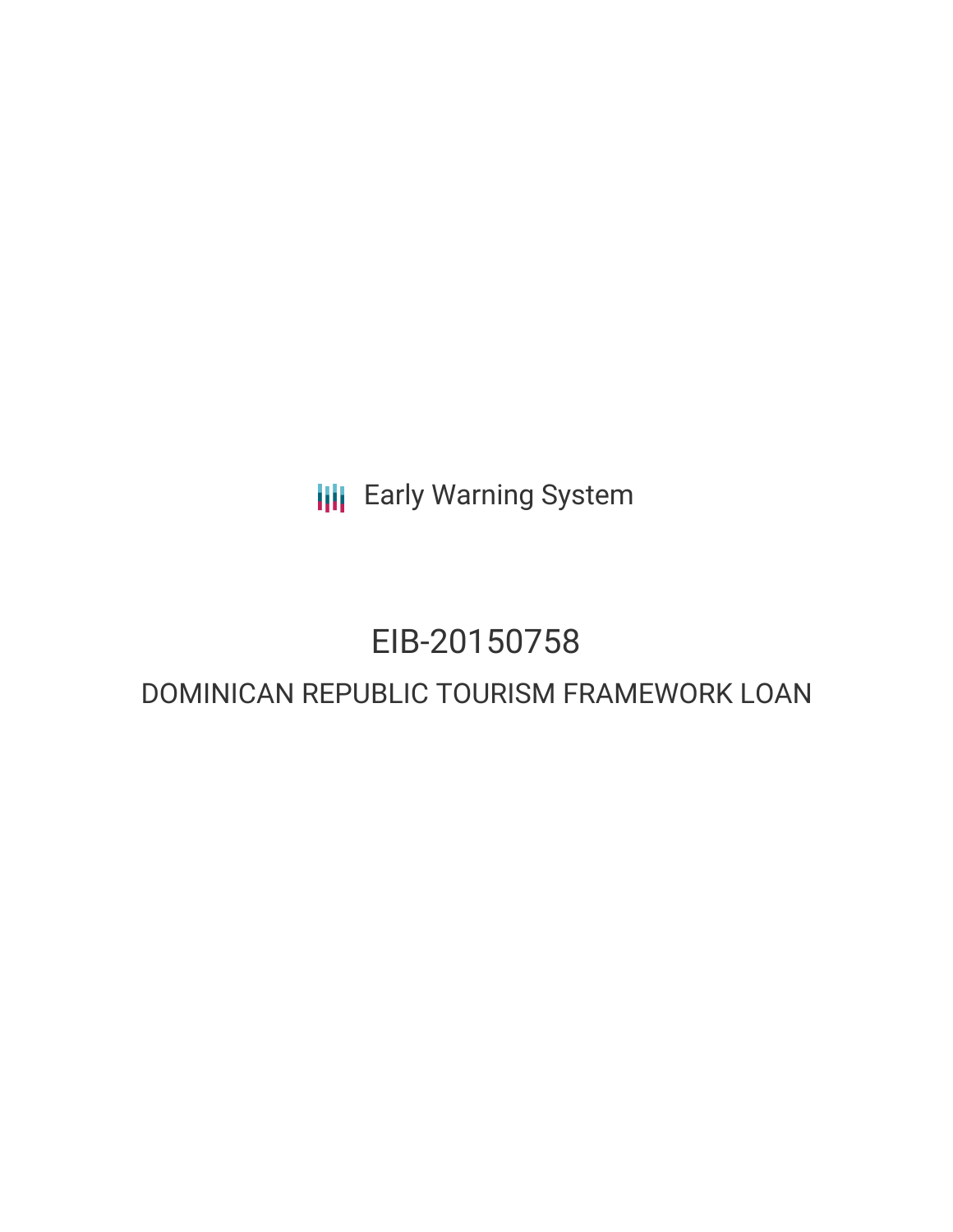

#### **Quick Facts**

| <b>Countries</b>              | Dominican Republic             |
|-------------------------------|--------------------------------|
| <b>Financial Institutions</b> | European Investment Bank (EIB) |
| <b>Status</b>                 | Proposed                       |
| <b>Bank Risk Rating</b>       |                                |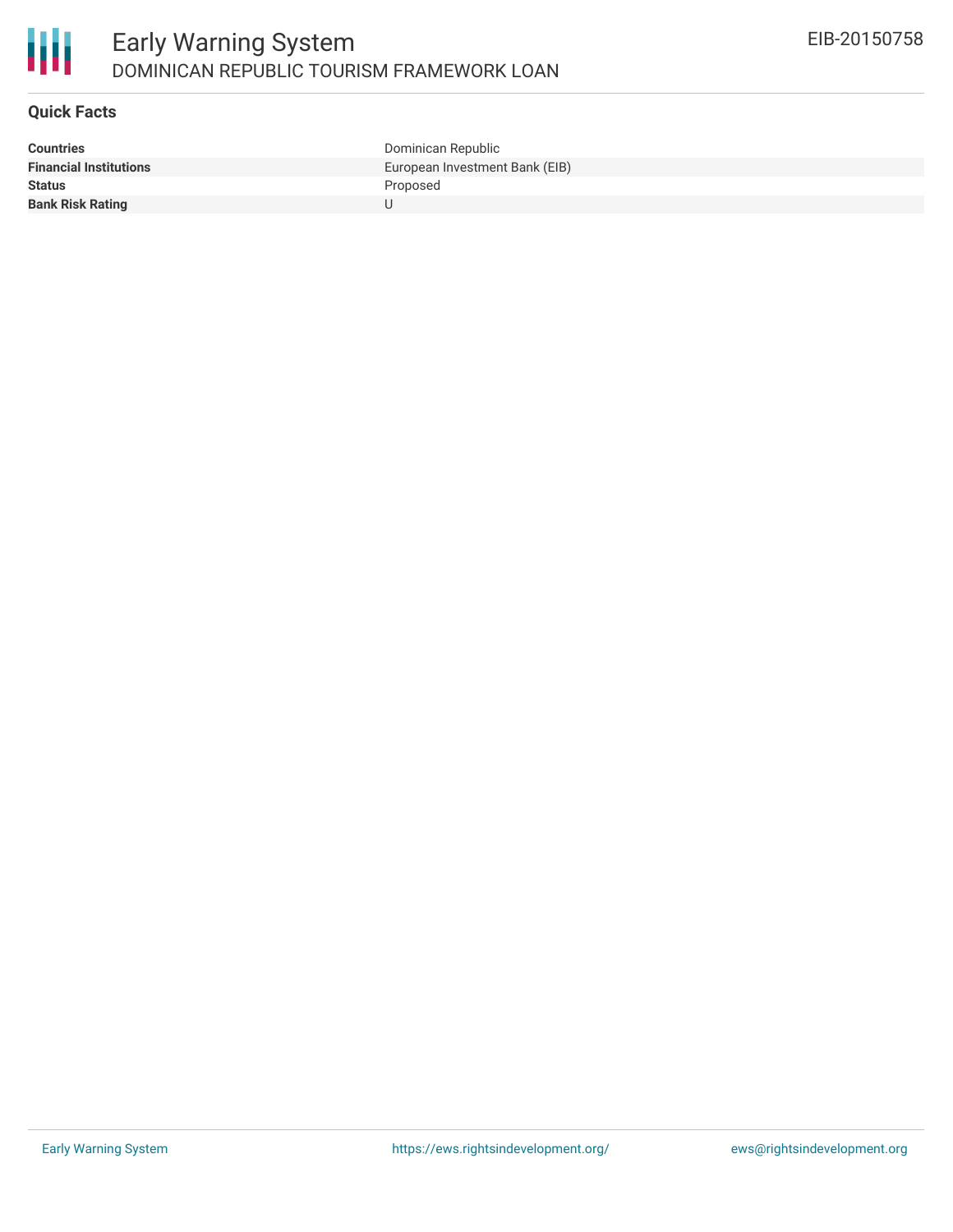

### **Project Description**

Project description not available.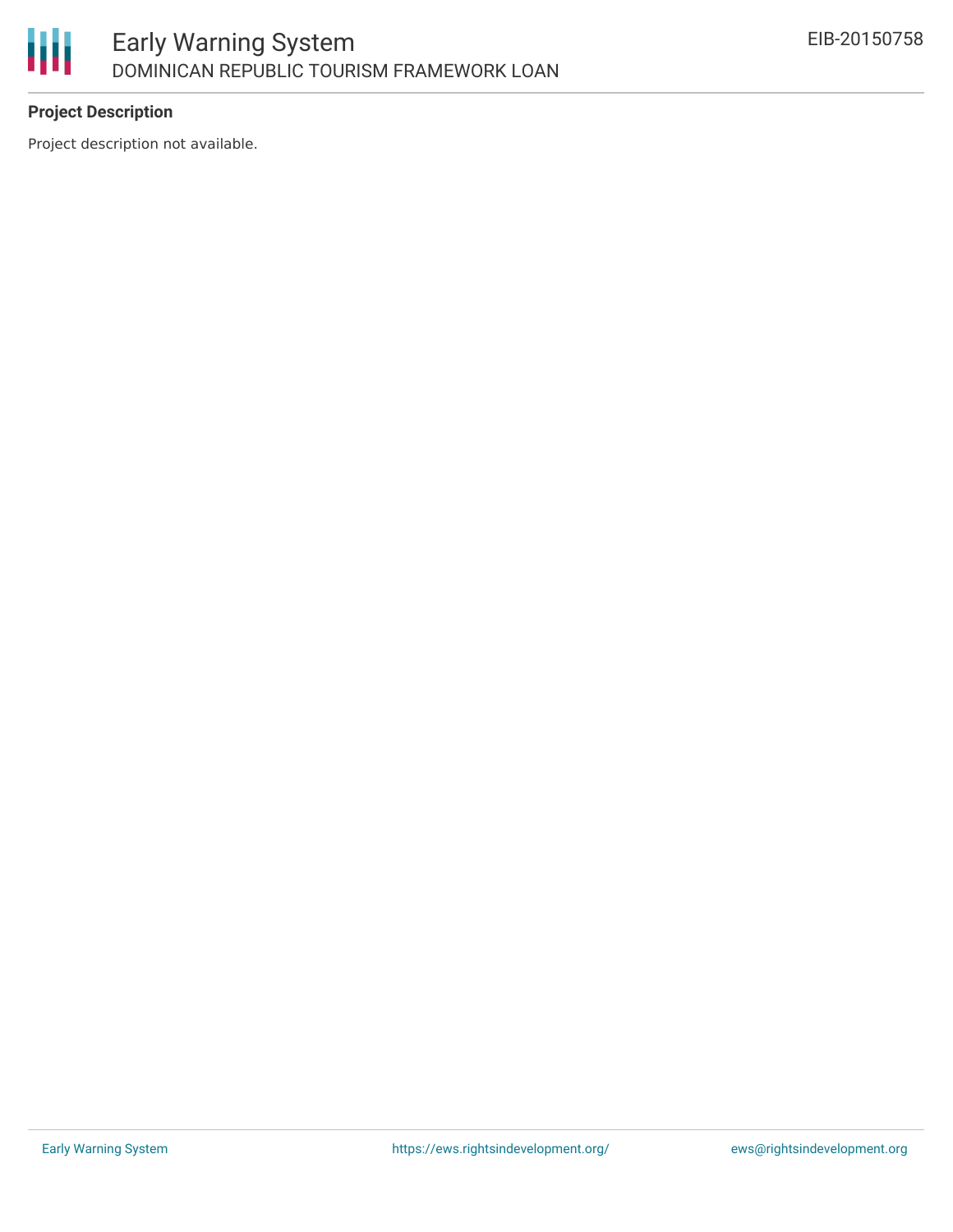# 冊

### **Investment Description**

European Investment Bank (EIB)